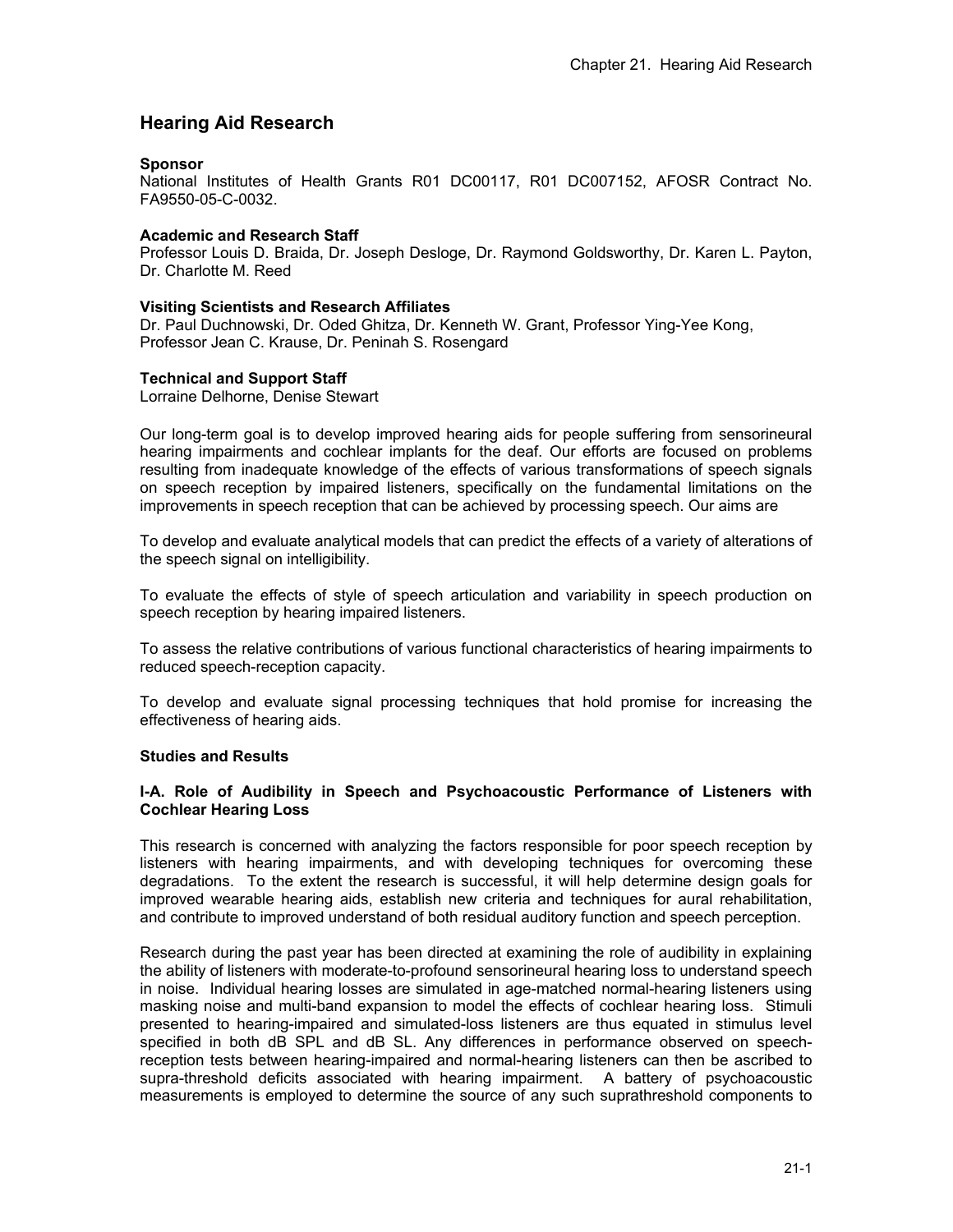speech-reception performance.

Progress over the past year is reported in three major areas: (1) experiments examining speech reception in noise for listeners with real and simulated hearing impairment; (2) experiments examining the spectral, temporal, and cognitive abilities of listeners with real and simulated hearing impairment; and (3) a critical review of the literature on the role of audibility in the temporal, intensive, and spectral abilities of listeners with cochlear hearing loss.

## **I-B-1. Speech Reception in Noise for Listeners with Real and Simulated Hearing Impairment.**

This study examined the effects of audibility and age on the release from masking (RM) for speech in interrupted versus steady-state noise in listeners with real and simulated hearing loss. The absolute thresholds of each of ten hearing-impaired (HI) listeners with bilaterally symmetrical losses were simulated in normal-hearing listeners through a combination of spectrally-shaped masking noise and multi-band expansion for the octave bands with center frequencies from 0.25- 8 kHz. Each of the ten individual hearing losses (which included flat, sloping high-frequency, and inverted cookie-bite configurations) was simulated in two groups of three different normal-hearing listeners (one age-matched group and one non-age-matched group, resulting in a total of 60 normal-hearing subjects). The speech-to-noise ratio (S/B) for 50%-correct identification of HINT sentences (Nilsson et al., 1994) was measured in backgrounds of steady-state noise and temporally-modulated (10 Hz square-wave) noise. Interrupted and continuous background noise was presented at two overall levels (65 and 80 dB SPL). In addition, speech-reception thresholds were obtained in a continuous background noise of 30 dB SPL to approximate SRT. Speech was presented using three different hearing-aid configurations: (a) unprocessed (i.e., no hearing aid), (b) linear hearing aid using the NAL-RP prescription (Dillon, 2001), and (c) a compressive hearing aid based upon the algorithms developed by Goldstein (Goldstein et al., 2003).

Measurements of S/B for each hearing-impaired listener at each of the 15 listening conditions (5 noise conditions X 3 hearing-aid configurations) were compared to those obtained in the agematched and non-age-matched groups of normal-hearing listeners with simulated loss. Observed RM values (i.e., the difference in S/B obtained in steady-state minus interrupted noise) and the significance of the RM values from 0 dB appear to be related to the audibility of the noise, which is directly affected by the degree of hearing impairment as well as the use of NAL amplification. The Speech Intelligibility Index (SII; ANSI S3.5-1997) and an extension of the SII to interrupted noise (Rhebergen and Versfeld, 2005) were used to model the performance of the hearingimpaired listeners. Predictions of RM derived from the SII provide a good match to the observed values for individuals with real and simulated hearing loss. Our results indicate that the masking release appears to be determined primarily by audibility regardless of subject age.

## **I-B-2. Measures of Spectral, Temporal, and Cognitive Processing in Listeners with Real and Simulated Hearing Impairment**

Five experiments have been conducted on the ten listeners with cochlear hearing impairment who participated in the speech-in-noise study described above in Sec. B-2. Each hearing loss was simulated in a group of three normal-hearing listeners matched roughly in age to a given hearing- impaired individual. Psychoacoustic tests were selected to probe aspects of spectral and temporal resolution thought to be important for the reception of speech in noise. A measure of cognitive function was included in the testing.

Spectral resolution is examined using notched-noise masking. The detection of 200-msec probe tones (250, 500, 1000, 2000, and 4000 Hz) was examined in a 220-ms notched-noise simultaneous masker consisting of two bands of noise (one located above and the other below the probe signal, each with bandwidth of 0.25 times the frequency of the probe tone). The bands of noise were selected to create notch widths ranging from 0 to 0.8 times the frequency of the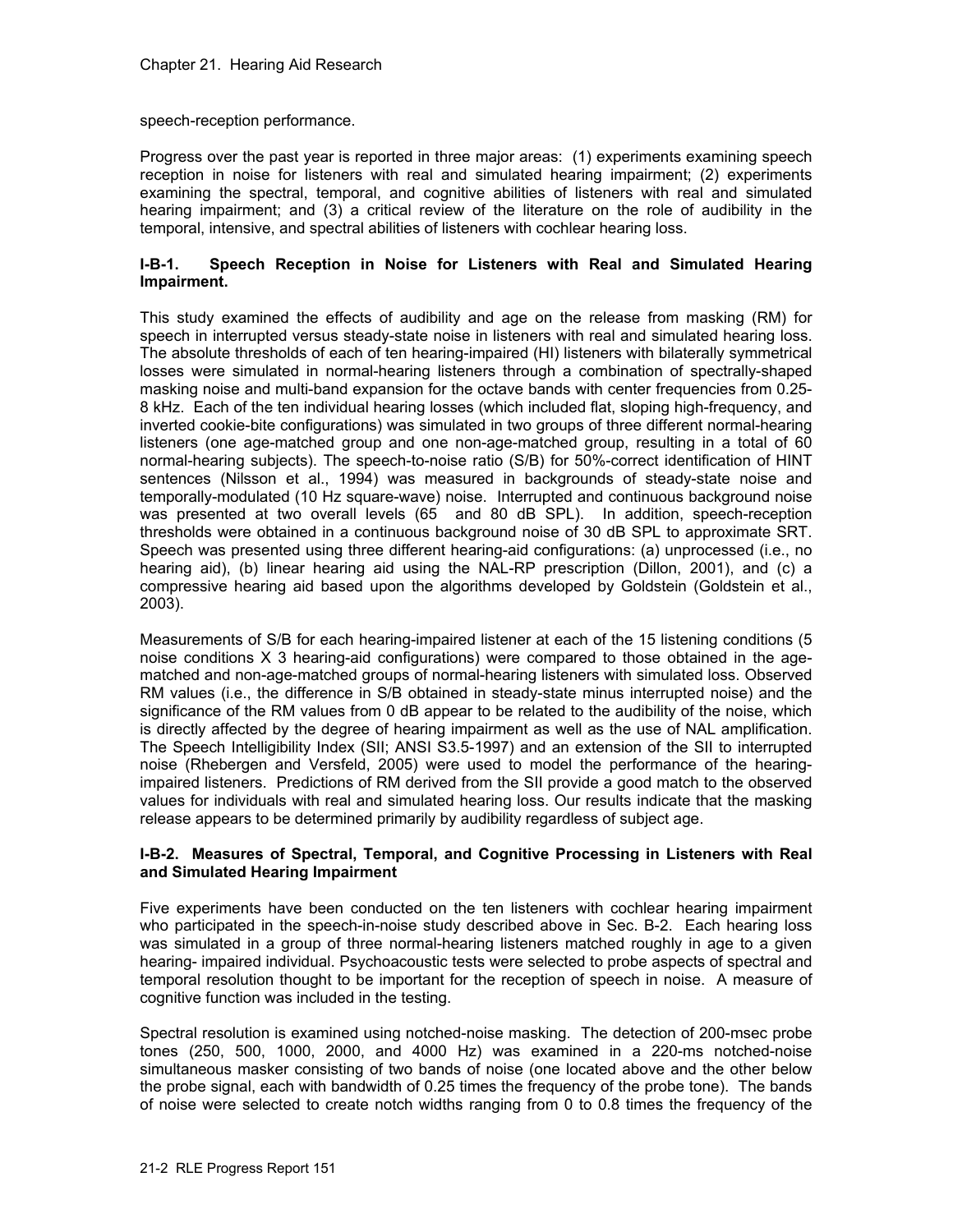probe tone. Masked thresholds as a function of notch width were analyzed using a roex filter model (Patterson and Nimmo-Smith, 1980). Comparisons of resulting estimates of the equivalent rectangular bandwidth at each test frequency will be made between listeners with real and simulated hearing loss.

Aspects of temporal resolution were examined using three different techniques. (a) In tone-ontone forward masking, the detection of a 10-msec probe (500, 1000, 2000, and 4000 Hz) is examined using 110-ms maskers (at frequencies of 0.55, 1.0 and 1.15 times the probe frequency) and five values of delay time between offset of masker and onset of probe (0, 10, 20, 60, and 100 ms). Slopes of the masking functions were calculated for each masker frequency and compared across listeners with real and simulating hearing loss. (b) In a temporal-modulation detection task, the ability to discriminate a continuous 500-ms broadband noise from an amplitudemodulated noise was examined at each of ten modulation frequencies (ranging from 2 to 1024 Hz). The resulting temporal-modulation transfer functions for individual HI and simulated-loss listener were analyzed using an exponential fitting procedure to estimate the time constant and the interpolated DC values of the functions. (c) Temporal gap detection is measured for auditory and tactual stimuli using 250 and 400 Hz leading and trailing markers with a nominal duration of 100 ms and a reference gap of 6.4 ms. Results are being analyzed in terms of spectral-disparity effects of leading and trailing markers and the relationship between thresholds obtained for auditory versus tactile presentation. Comparisons are made between listeners with real and simulated hearing loss.

Finally, a test of cognitive ability is included in the test battery. Subjects are administered a Reading-Span test ( Ronnberg et al.,1999) that examines the ability to retain the final word of orally- read sentences in lists of nonsense and sensible sentences ranging in set size from 2 to 5. This cognitive measure will be related to performance on the speech and psychoacoustic tests.

#### **I-B-3. Review of Past Research on the Role of Audibility in Predicting Effects of Hearing Impairment**

Although supra-threshold effects of hearing impairment are widely believed to be related to the decreased resolution on psychoacoustic tasks and the poorer speech-reception abilities of hearing- impaired listeners, the role of reduced audibility itself in explaining the consequences of hearing loss is as yet not completely understood. We have completed a critical review of research on temporal resolution in listeners with hearing impairment (Reed, Braida, and Zurek, 2009). We are currently working on two manuscripts concerning the role of audibility on (a) intensity and loudness perception and (b) spectral resolution in hearing-impaired listeners.

## **I-1-C. Significance**

Our research is concerned with analyzing the factors responsible for poor speech reception by listeners with hearing impairments, and with developing techniques for overcoming these degradations. To the extent the research is successful, it will help determine design goals for improved wearable hearing aids, establish new criteria and techniques for aural rehabilitation, and contribute to improved understand of both residual auditory function and speech perception.

#### **I-D Plans for the Coming Year**

*Area 1: Speech Reception in Noise.* We will complete the analysis of data collected on 10 HI listeners and a total of 60 NH listeners with simulated hearing-loss and prepare a manuscript for publication.

*Area 2: Spectral, Temporal, and Cognitive Tests:* We will complete the analysis of data collected on 10 HI subjects and 20 NH subjects with simulated loss; complete data collection and analysis on an additional 10 NH subjects; and prepare manuscripts for publication on the topics of notched-noise masking, forward masking, and temporal-modulation detection.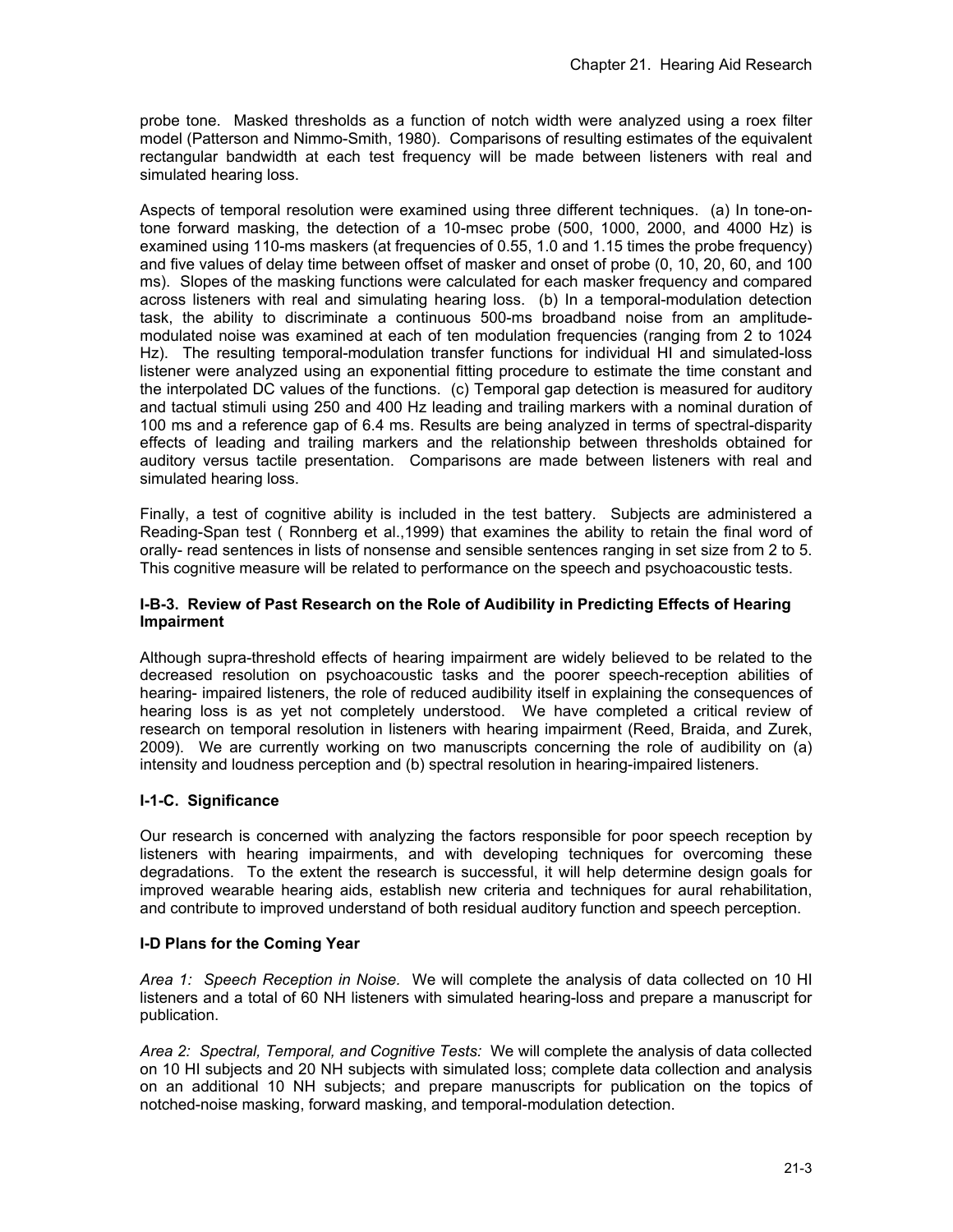*Area 3: Review of the Literature on the Role of Audibility in Cochlear Hearing Loss:* We will complete the preparation of manuscripts in the areas of intensity and loudness perception and spectral resolution; and begin work on a manuscript concerned with speech reception.

#### **II-A. Models of Speech Intelligibility**

This research is directed at developing and experimentally evaluating models of speech intelligibility for impaired listeners, that is, robust metrics that predict speech reception scores for a variety of acoustic degradations and speech processing conditions. To this end we have four aims:

Aim 1) Measure speech reception in three classes of listeners (moderately-to-severely hearing impaired, cochlear-implant users, and normal-hearing subjects listening through a channelvocoder simulation of cochlear-implant sound processing) for four types of alterations of speech (acoustic degradations arising from noise and reverberation, band-pass filtering, amplitude compression, and noise-reduction algorithms).

Aim 2) Characterize the basic abilities of hearing-impaired and Cl listeners (in terms of basic sensitivity, dynamic range, spectral resolution, and temporal resolution) and their ability to integrate information across different filtered bands of speech.

Aim 3) Develop STI-based metrics of speech intelligibility and apply these metrics to the stimuli used to test hearing-impaired and Cl listeners in AIM1 above. The metrics will incorporate the individual listener characteristics obtained in (2).

Aim 4) Evaluate the metrics developed in (3) by comparing metric predictions for a variety of listeners and speech processing conditions to the data obtained in (1).

#### **II-B Cochlear Implant Research**

To date 14 implantees have been tested, including 5 bilateral implantees. The psychoacoustic measures include: pure tone intensity discrimination, pure tone and tone complex frequency discrimination, forward and backward masking of a 300ms tone burst upon a 10ms tone burst, gap detection within noise bands of various bandwidths, tone-on-tone and synthetic formant-onformant masking, tone-in-noise detection, and amplitude modulation detection. Psychoacoustic measures were determined using either two- or three-alternative forced choice (AFC) paradigms. The speech reception measures include vowel and consonant recognition in quiet, in speechshaped noise, and in gated speech-shaped noise. Noise levels were adjusted adaptively to estimate the speech reception threshold (SRT). The results for these measures are being compared with normal hearing performance in order to understand differences between cochlear implantees and normal hearing listeners. The relative performance of implantees and normal hearing listeners indicates that implantees show large deficits in tone-on-tone masking (20-40 dB), forward and backward masking (10 dB), and tone-in-noise detection (10-15 dB). This research conducted at MIT was presented at the 2009 conference for the Association for Research in Otolaryngology (\*\*\*Goldsworthy *et al.*, 2009).

The implantees were tested on 20 measures of perception (14 psychoacoustic and 6 phoneme perception measures). We found that measures of temporal and spectral resolution using simple tone detection tasks are excellent predictors of phoneme perception both in quiet and in noise. Strong correlation was also found between consonant perception in quiet and backward masking (*e.g*., Figure 1). But more important than individual correlations between measures, is the depth of analysis that this approach provides. An important goal of the grant is to integrate such psychoacoustic assessment into the modeling framework.

In addition to these measures that use acoustic stimuli that are processed through recipients' clinical sound processors, we have also begun pilot studies in which electrical stimuli are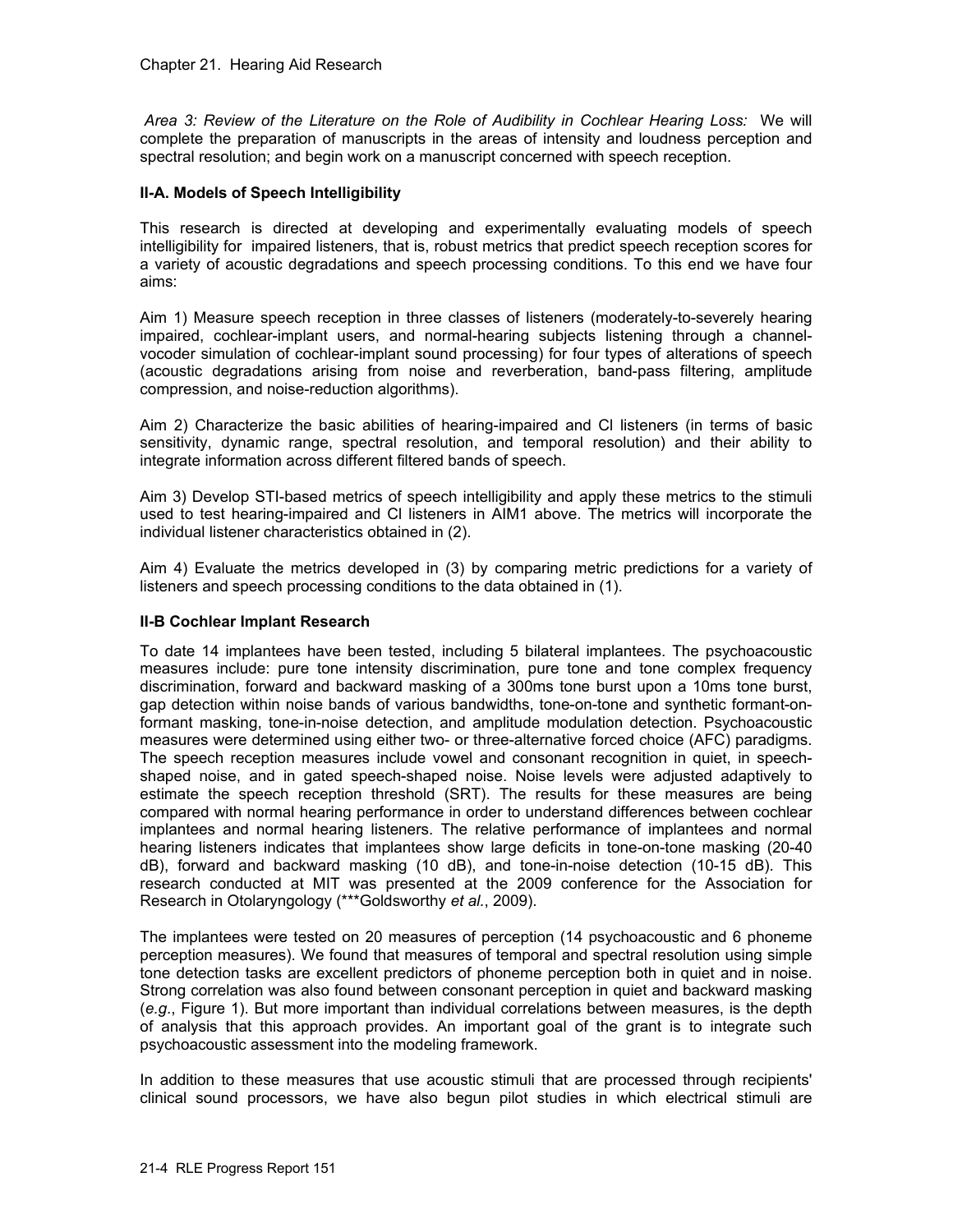specified and delivered to the subject's electrode array using the Laura system, bypassing the implant sound processor. These pilot studies are examining temporal rate pitch perception, forward and backward masking of different electrode pairs, and simultaneous masking of different electrode pairs.

As an example, one pilot study that we are undertaking evaluates the difference limens of ratepitch for electric pulse trains delivered to a single electrode. The reference stimulus is a 400ms pulse train with a rate specified as the condition variable. Rates tested in the pilot were 55, 110, 220, and 440Hz. The target stimulus has a rate that is higher than the reference, with a starting value in an adaptive test that is twelve semitones greater than the reference. The levels of the pulse train are randomized between 60 and 100% of the subject's electric dynamic range. The task is a 3AFC paradigm where the subjects are instructed to select the interval that sounds different. An initial result is illustrated in Figure 2. The subject was capable of performing the task, with no training, with a resolution of approximately 3 semitones (roughly 19%) for the 55, 110, and 220Hz frequencies, but could not perform the task at 440Hz. Our results are in agreement with the literature (*e.g.*, Eddington *et al.*, 1978; Shannon, 1983; Tong *et al.*, 1982; Townshend *et al.*, 1987; Carlyon *et al.*, 2008) suggesting a general failure to convey fine timing cues above 300Hz.



#### **II-C STI Based Models of Speech Intelligibility**

We presented the progress reported last year at two international conferences: Acoustics'08 and the 9th Congress of the International Commission on the Biological Effects of Noise (ICBEN). A 4-page paper was published in each proceeding (Payton and Shrestha 2008a, 2008b). The paper in the Acoustics'08 proceedings (Payton and Shrestha 2008a) focused on the short-time STI prediction results for words spoken clearly at normal rates and conversationally. The paper published in the ICBEN proceedings (Payton and Shrestha 2008b) focused on the short-time STI results for conversational speech in speech-shaped Gaussian noise and in multi-talker babble noise. Currently the data from both papers is being consolidated into a single manuscript for submission to J. Acoust. Soc. Am. later this year.

#### **Publications**

Krause, J. C. and Braida, L. D. "Evaluating the role of spectral and envelope characteristics in the intelligibility advantage of clear speech," J. Acoust. Soc. Am., 125 (5), 3346–3357, 2009.

Messing, D. P., Delhorne, L., Bruckert, E., Braida, L D., and Ghitza, O. "A non-linear efferentinspired model of the auditory system: matching human confusions in stationary noise, " Speech Communication 51, 668-683, 2009.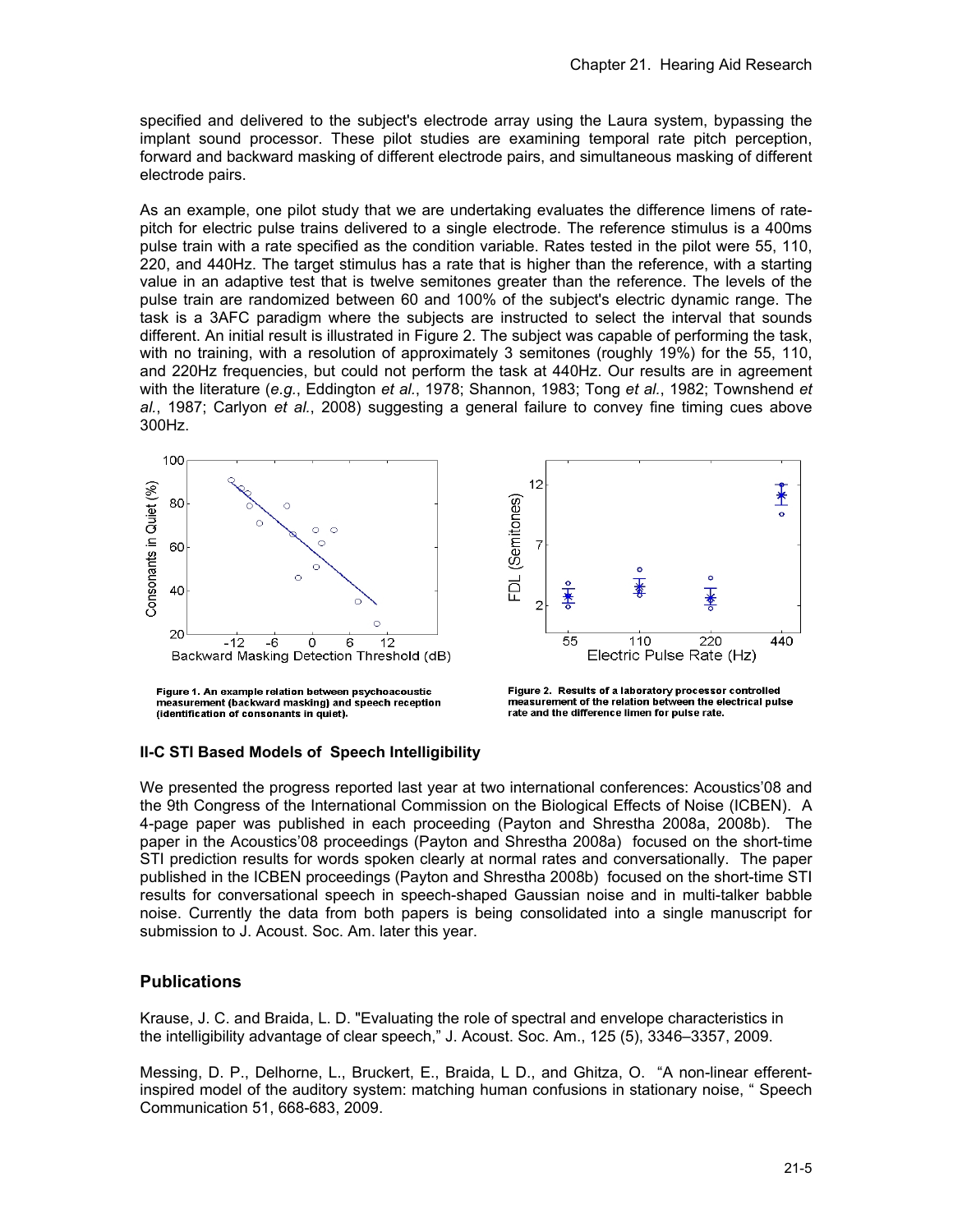Reed, C.M., Braida, L.D., and Zurek, Patrick M. (2008). "Review of the literature on temporal resolution in listeners with cochlear hearing impairment: A critical assessment of the role of suprathreshold deficits," Trends in Amplification, 12, No. 5, in press (for Winter 2008 issue).

#### **Meeting Papers**

Goldsworthy, R., Delhorne, L., and Braida, L. (2009). "Relations between Psychoacoustic and Speech Reception Measures in Cochlear Implant Users," Poster presented at 32nd Midwinter Research Meeting of the Association for Research on Otolaryngology, Feb. 19-24, 2009, Baltimore, MD.

Payton, K. L., Shrestha, M. (2008a). "Analysis of short-time Speech Transmission Index algorithms," Proc. Acoustics'08, June 29-July 4, 2008, Paris, France

Payton, K. L., Shrestha, M. (2008b). "Evaluation of short-time speech-based intelligibility metrics," Proc. Int. Commission on Biol. Effects Noise 2008, July 21-25, 2008, Foxwoods, CT.

#### **References:**

ANSI (1997). "ANSI S3.5-1997, American national standard methods for calculation of the speech intelligibility index" (American National Standards Institute, New York).

Carlyon R. P., Long C. J., and Deeks J. M. (2008). "Pulse-rate discrimination by cochlear-implant and normal-hearing listeners with and without binaural cues," *JASA* 123(3), 2276-2286.

Dillon, H. (2001). *Hearing Aids*, Thieme, New York.

Eddington DK, Dobelle WH, Brackmann DE, Mladejovsky MG and Parkin JL (1978). "Place and periodicity pitch by stimulation of multiple scala tympani electrodes in deaf volunteers," In: *Trans Am Soc Art Intern Organs* 24: 1-5.

Goldstein, J.L., Oz, M., Gilchrist, P.M., and Valente, M. (2003). Signal processing strategies and clinical outcomes for gain and waveform compression in hearing aids. Proc. 37th Asilomar Conf. on Signals, Systems, and Computers, 391-398 (IEEE Pub. ISBN 0-7803-8104-1.

Nilsson, M., Soli, S.D., and Sullivan, J.A. (1994). "Development of the Hearing in Noise Test for the measurement of speech reception thresholds in quiet and in noise,'' J. Acoust. Soc. Am., 95, 1085-1099.

Patterson, R.D., and Nimmo-Smith, I. (1980). "Off-frequency listening and auditory-filter asymmetry," J. Acoust. Soc. Am., 67, 229-245.

Payton, K. L. and Shrestha, M. (2008a) "Evaluation of short-time speech-based intelligibility metrics," in *Proc. 9th Cong. Int. Commiss. Biol. Effects Noise*, July 2008, 243-251.

Payton, K. L. and Shrestha, M. (2008b) "Analysis of short-time Speech Transmission Index algorithms", in *Proc. Acoustics '08*, June 2008, 633-638.

Reed, C.M., Braida, L.D., and Zurek, Patrick M. (2009). "Review of the literature on temporal resolution in listeners with cochlear hearing impairment: A critical assessment of the role of suprathreshold deficits," Trends in Amplification, 13, 4-43.

Rhebergen, K.S., and Versfeld, N.J. (2005). "A Speech-Intelligibility Index-based approach to predict the speech threshold for sentences in fluctuating noise for normal-hearing listeners," J. Acoust. Soc. Am., 117, 2181-2192.